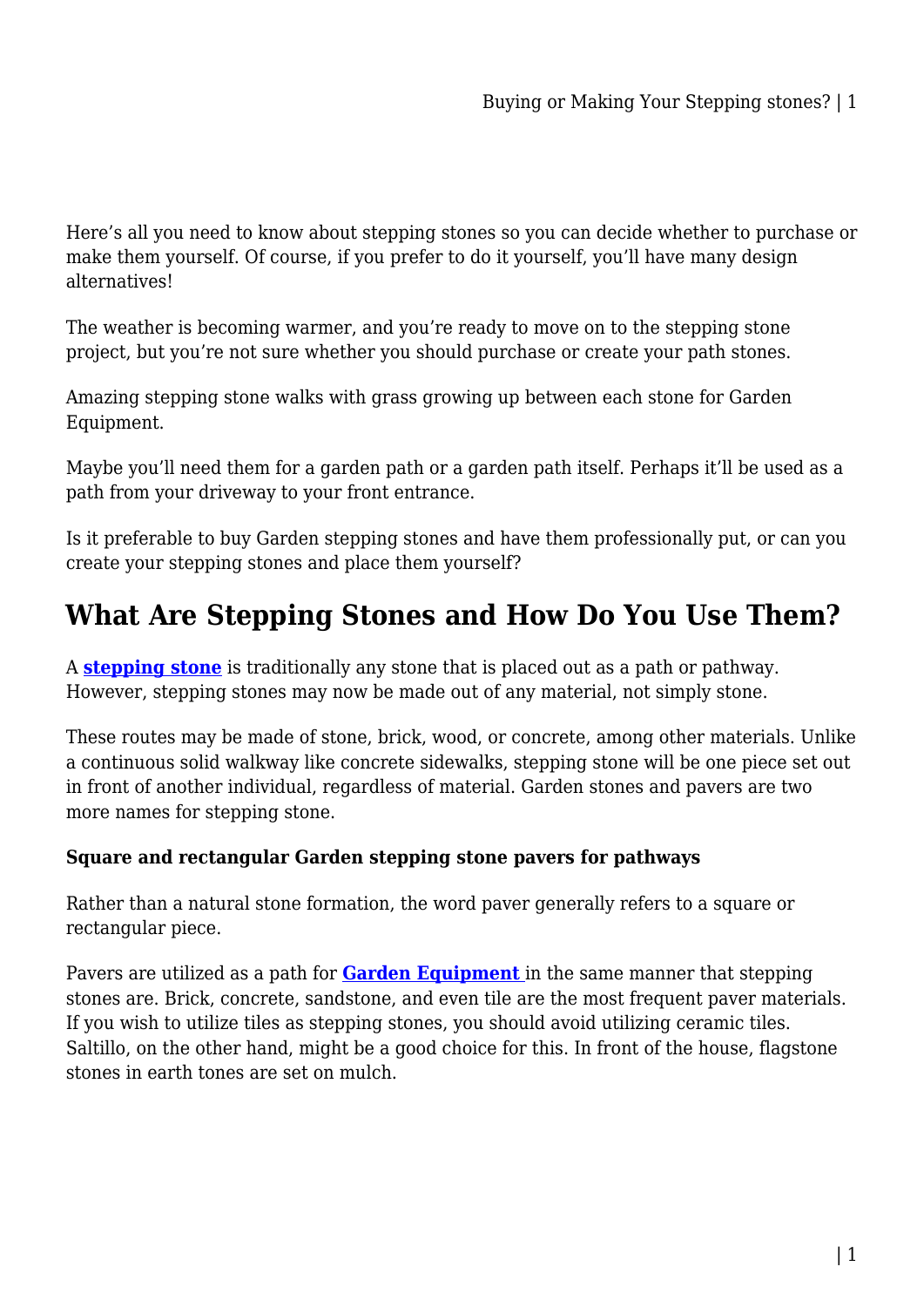

Some of the links on this page are given for your convenience in locating resources. These links might be affiliate links as well. I earn money as an Amazon Associate by making eligible purchases at no cost to you.

Fieldstone, flagstone, and slate are the most common natural stones used in stepping stone walkways for Garden Equipment.

# **Purchase or make your own Garden Stepping Stone.**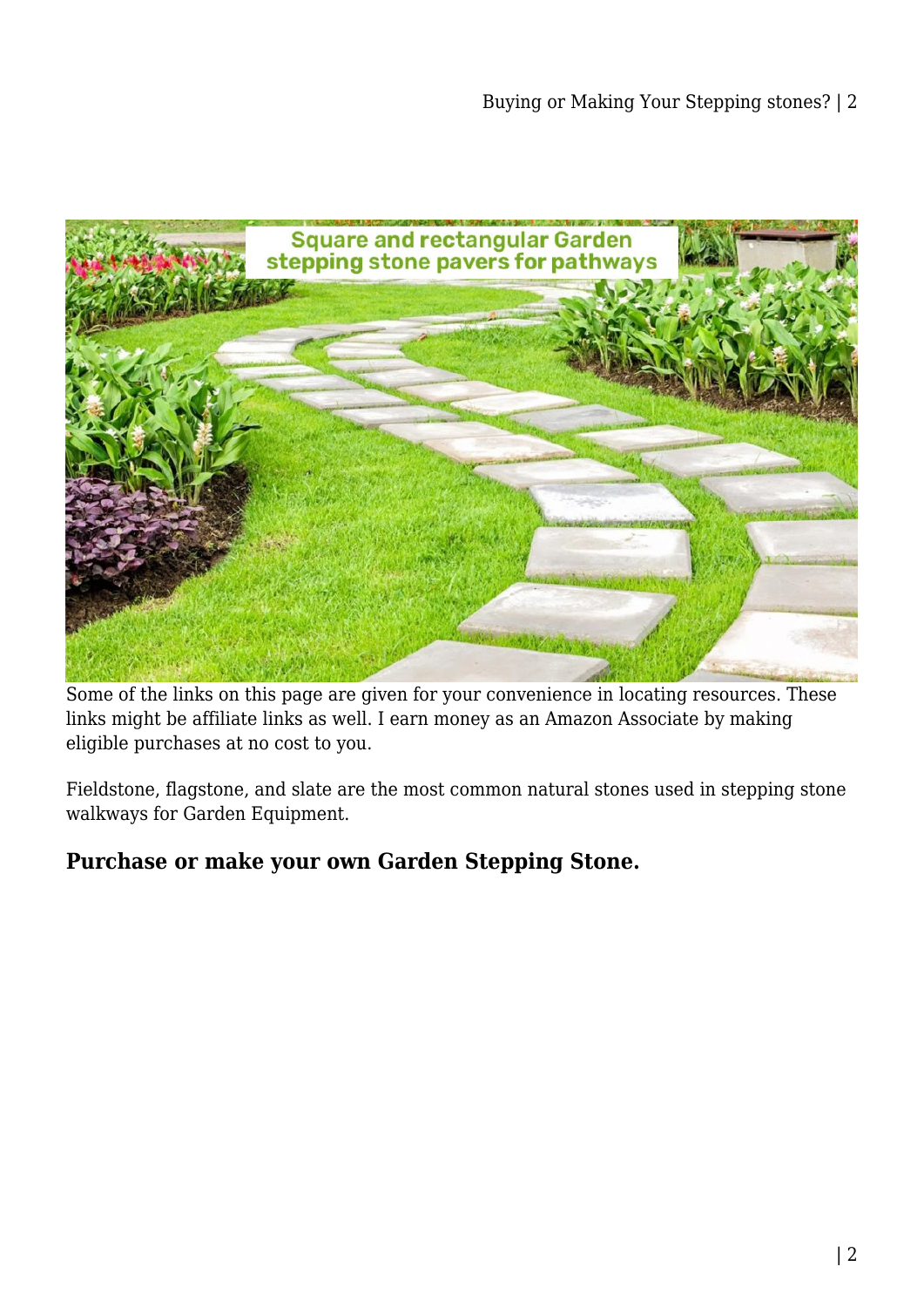

**Don't forget to save it for later by pinning it as your very own Garden equipment!**

Because they come in broad, flatforms and are reasonably affordable and durable, these stones are great for stepping stone walkways. When wet, flagstones have a texture that prevents them from becoming overly slippery. Flagstone originates from rock quarries carved into flat, randomly shaped bits after being broken down from enormous thick slabs. These will be angular, not rounded, edges. For a walkway from the Garden to the driveway, a rounded fieldstone was set on the grass.

These natural stones will come in a variety of hues. Fieldstone, for example, comes in a range of earth tones for **[Garden equipment](https://gardeningtoolsonline.com.au/gardening/)**.

It comes in various colors, including light tan, rusty orange, and even charcoal blue. Some places may have every color accessible, while others may have a more limited color palette.

Fieldstones are naturally rounded and are widely used to build garden beds, walls, and other structures. These are gathered from fields rather than quarries.

Should You Purchase or Make Your Own Garden Stepping stones with other Garden Equipment?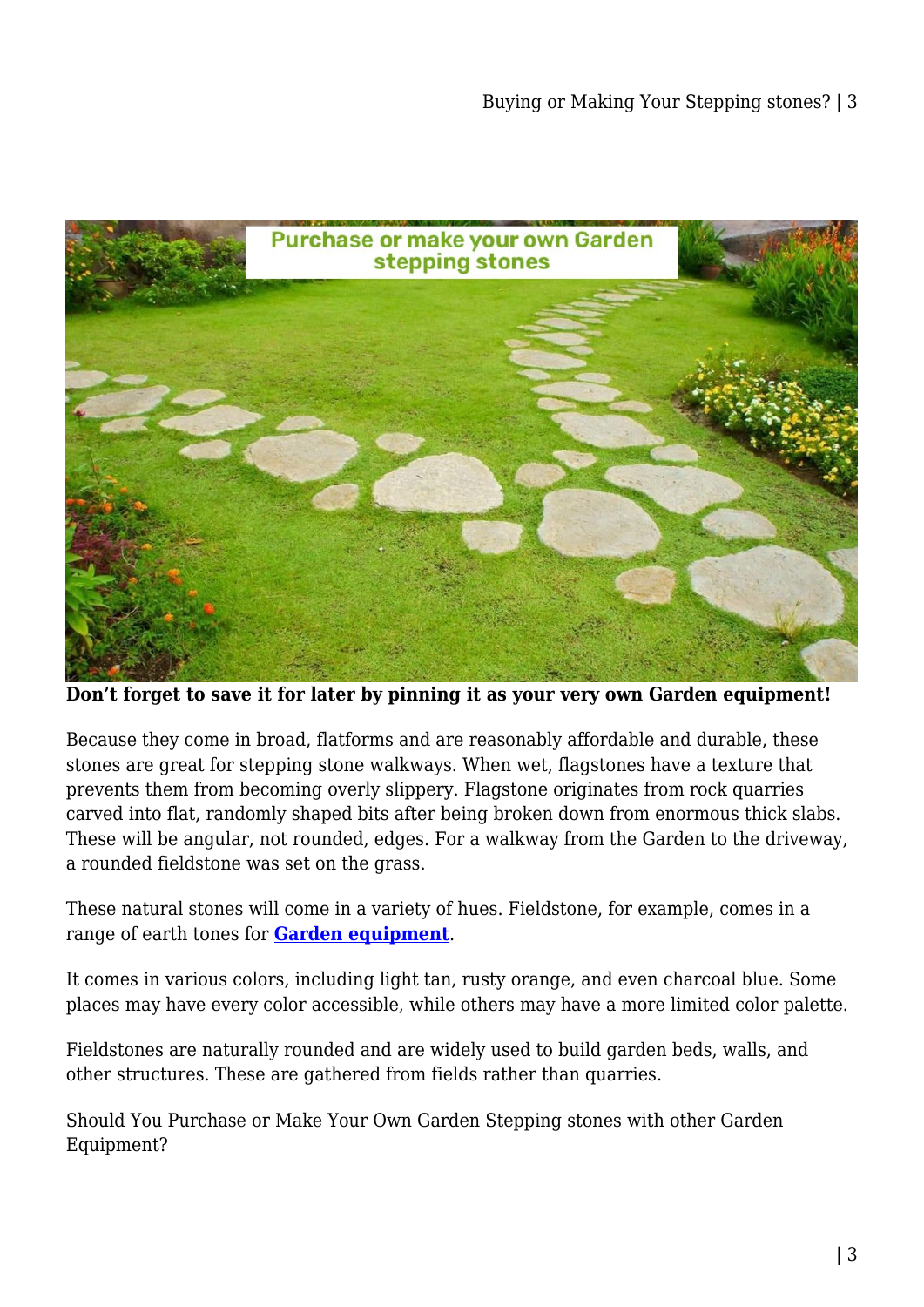Is it less expensive to create your stepping stones? Making your stepping stones will save you the most money in the short term, but this may not be the greatest solution for you.

When it comes to stepping stones, you have three possibilities. First, you may employ a professional, which means the fee includes both work and materials.

Alternatively, you may buy your route stones and install them yourself. The last option is to both create and install them.

Cost, complexity, and time are considerations to consider when selecting which choice is ideal for you.

# **GARDEN STEPPING STONE COSTS**

Purchasing- The Price Of Hiring A Professional To Install **[Garden Stones](https://gardeningtoolsonline.com.au/home-garden/)** at GTO.com as your Garden equipment today

So, how much does it cost to have stepping stones professionally installed?

Let's look at a 20-foot-long, 3-foot-wide stepping stone path as an example. That'll be 60 square feet.

This is for a fieldstone-type material, which is one of the more affordable natural stone walkway options.

## **BUYING- THE FEES FOR INSTALLING THE PATH STONES YOU'VE PURCHASE**

You may save money by acquiring stones from your local stone yard or home improvement business if you have the time and physical capacity to place your own

You may learn more about the time and physically necessary in putting stepping stones in the section below.

## **MAKE YOUR OWN CONCRETE STEPPING STONE COSTS**

The quantity of stepping stones you want to construct and how many distinct colors you want them to be will determine your pricing.

I used 7 bags of concrete for my project. A mold, three different colorants, a large mixing bin, and a hoe and trowel were also required.